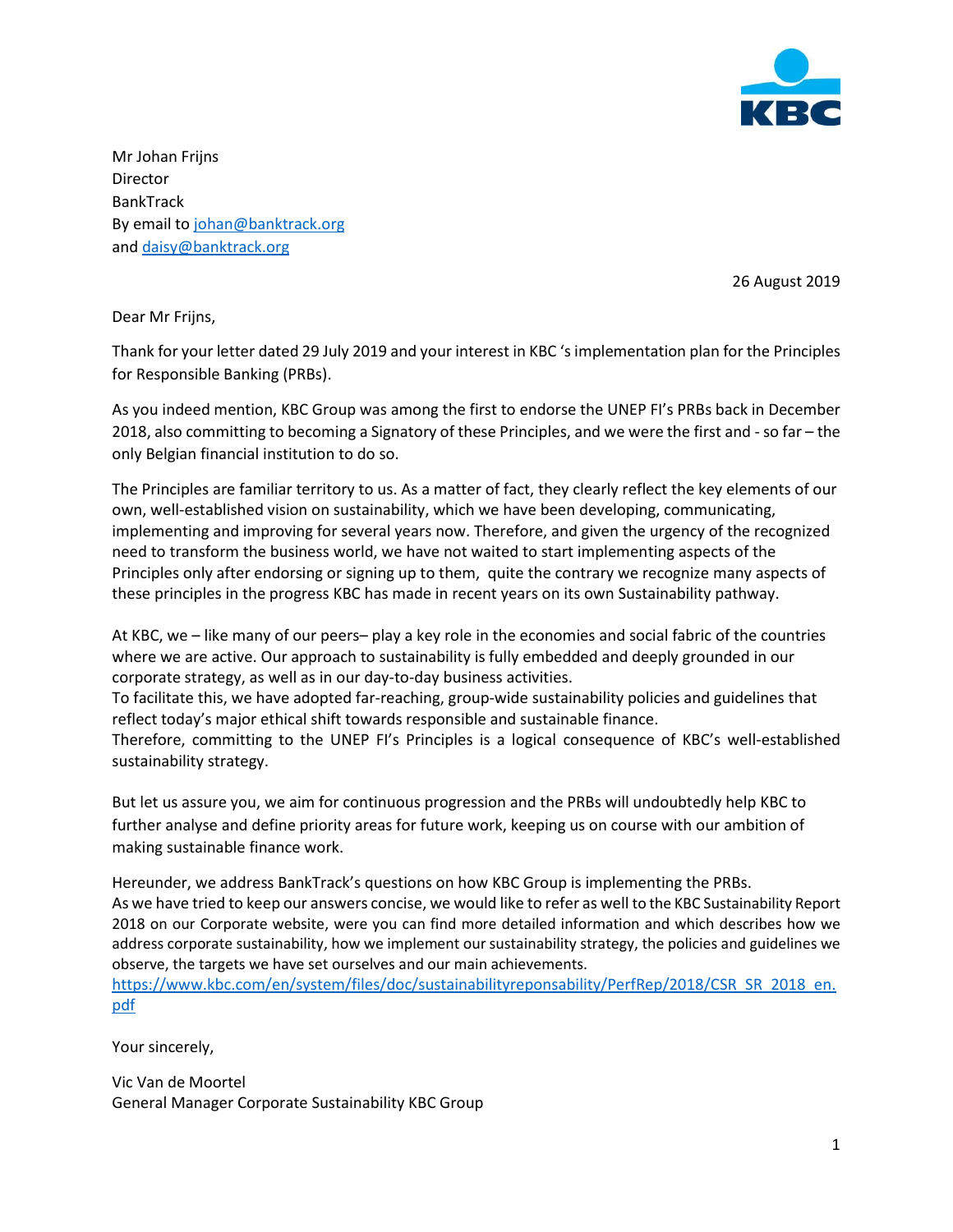

## **BankTrack's QUESTIONS ON HOW OUR BANK IS IMPLEMENTING THE PRBS**

#### **1. Alignment**

*We will align our business strategy to be consistent with and contribute to individuals' needs and society's goals, as expressed in the Sustainable Development Goals, the Paris Climate Agreement and relevant national and regional frameworks.* 

a. Can you explain briefly what **concrete steps** your bank will take to 'align your business strategy to be consistent with and contribute to society's goals, as expressed in the Paris Climate Agreement'?

b. What **concrete consequences** will adopting this principle have for your current and future involvement in the fossil fuel industry (coal, oil and gas)?

KBC already committed earlier to align its policy guidelines and business approach with the goals of the Paris Climate Agreement. In a first phase, it will therefore contribute actively, in collaboration with third parties, to the development of scientifically underpinned methodologies for identifying the indirect carbon impact of its core activities as a bank, insurer and asset manager. Only when such methods are in place will KBC be able to measure its indirect impact, draw up targets and report on its plans for and progress in realizing those targets.

Pending that, KBC has already taken firm action and implemented specific policies that are contributing significantly to the achievement of the Paris climate goals, including policies related to the fossil fuel industry:

• KBC's sector policy for loans and insurance for the energy sector was significantly tightened once again in 2018, while also extending the policy to all the capital-market advice it provides to its customers:

- Coal and unconventional oil and gas: a specific policy towards energy sources with the greatest negative impact on the environment:

- Exclusion of unconventional oil and gas, including shale oil, shale gas and tar sand.
- Exclusion of all new coal-related activities, including mining and coal-fired power generation.
- Phasing out of all existing coal exposure to zero by 2023.
- **■** In consultation with local environmental organizations, the funding of coal-fired central district-heating systems in the Czech Republic will be limited solely to ecological improvements and phased out entirely by 2035.
- Reduction in the coal-fired power-generating capacity of integrated energy companies to a maximum of 25% of the total capacity by 2023.
- Oil and gas:
	- Exclusion of new oil-fired power generation, including upgrades.
	- **EXCLUM** Exclusion of specialist companies active in the extraction and development of new oil and gas fields.
- All socially responsible investments at KBC are fossil-free since the end of 2017 and are promoted more firmly.
- KBC has set concrete targets for renewable energy credits.
- KBC has adopted ambitious goals for reducing its direct ecological footprint.
- KBC supports customers with sustainable business solutions during their energy transition.

Through these commitments, policies and specific actions, KBC is contributing in a relevant, realistic and credible way to the transition to a low-carbon economy

### **2. Impact & Target Setting**

*We will continuously increase our positive impacts while reducing the negative impacts on, and managing the risks to, people and environment resulting from our activities, products and services. To this end, we will set and publish targets where we can have the most significant impacts.*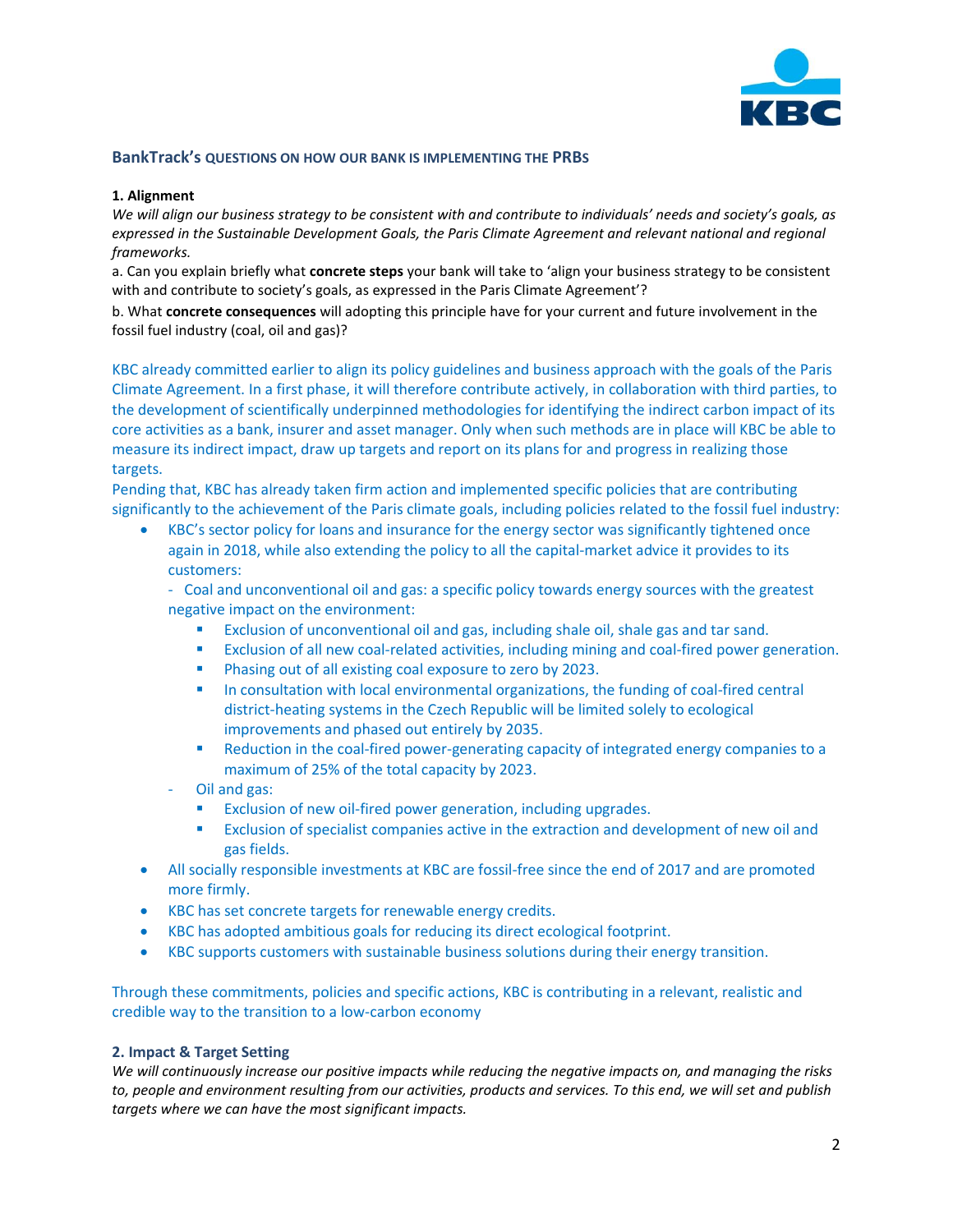

a. Which **positive and negative impacts** of your business operations has your bank already identified? b. Which **concrete targets** have you already formulated to reduce your negative impact, and where possible increase your positive impact?

The PRBs as explained clearly reflect the key elements of our own, well-established vision on sustainability, which we have been developing, communicating, implementing and improving for several years now. That strategy is built on three cornerstones: limiting any adverse impact we might have on society and the environment; increasing our own positive impact; and ensuring all our employees behave in a responsible manner.

We have already set firm targets on sustainability and have developed a tradition over the years of communicating openly and transparently to all our stakeholders about sustainability. Please find an overview of our non-financial environmental targets:

| <b>Indicator</b>                                          | Goal                                                                                                                         | 2018                                                                      | 2017                                                               |
|-----------------------------------------------------------|------------------------------------------------------------------------------------------------------------------------------|---------------------------------------------------------------------------|--------------------------------------------------------------------|
| Share of renewables in total energy<br>credit portfolio   | Minimum 50% by 2030                                                                                                          | 43.8%                                                                     | 41.1%                                                              |
| Financing of coal-related activities                      | Immediate stop of coal-related activities and<br>gradual exit in the Czech Republic by 2023                                  | 34m EUR exposure                                                          | 86m EUR exposure                                                   |
| <b>Total GHG emissions (excluding</b><br>commuter travel) | 25% reduction by 2020 relative to 2015, both<br>absolute and per FTE<br>Long term target for a 50%-decrease by 2030          | $-37.58\%$ (absolute)<br>$-36.64%$ (per FTE)                              | $-28.9%$ (absolute)<br>$-28.1\%$ (per FTE)                         |
| ISO 14001-certified environmental<br>management system    | ISO 14001 certification in all core countries at the<br>end of 2017                                                          | All 6 core countries<br>certified                                         | Belgium, Slovakia,<br><b>Hungary and Bulgaria</b>                  |
| Business solutions in each of the focus<br>domains        | Develop sustainable banking and insurance<br>products and services to meet a range of social<br>and environmental challenges | See Sustainability & Annual<br>Report 2018                                | For examples: see<br>Sustainability &<br><b>Annual Report 2017</b> |
| Volume of SRI funds                                       | 10 billion EUR by end 2020                                                                                                   | 9 billion EUR                                                             | 7.1 billion FUR                                                    |
| Awareness of SRI among both our staff<br>and clients      | Increase awareness and knowledge of SRI                                                                                      | 100% awareness among<br>Belgian sales teams<br>through e-learning courses | Progress in line with<br>target                                    |

As mentioned above (sub 1), we are further working on the development of methodologies for identifying the indirect carbon impact of our core activities and only when such methods will be in place, we will be able to measure indirect impact and draw up subsequent targets.

## **3. Clients & Customers**

*We will work responsibly with our clients and our customers to encourage sustainable practices and enable economic activities that create shared prosperity for current and future generations.* 

a. Which **specific clients or business sectors** have you already identified as priority for engagement on encouraging sustainable practices?

b. What **specific procedures** does your bank have in place for identifying, issuing sanctions to, or divesting from clients whose operations continue to be unsustainable or damage prosperity for current and future generations?

## • **KBC Sustainability policies**

We apply strict sustainability policies to our business activities in respect of human rights, the environment, business ethics and sensitive/controversial societal issues (such as arms-related activities, energy sector, tobacco, mining, palm oil sectors,..).

Compliance with KBC sustainability policies is monitored through an active internal screening of our lending, insurance and investment operations for the correct application of our sustainability policies.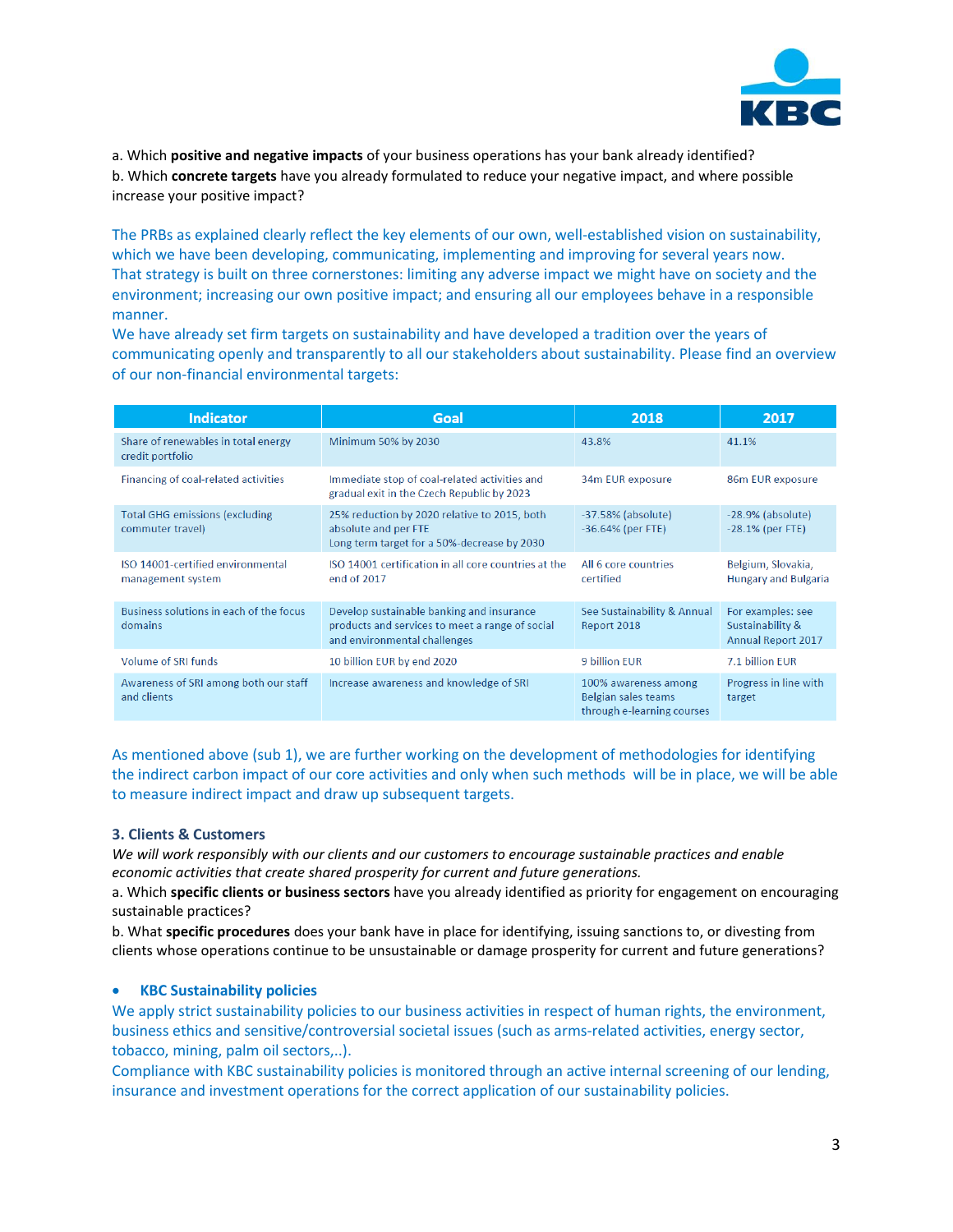

Remedy and mitigation: we have established the following mitigation actions if breaches are identified:

- Zero tolerance for blacklisted companies in all our business activities.
- **EXCLUM** Exclusion of companies that are not compliant with the UN Global Compact Principles, as assessed by an external ESG assessor, for loans, insurance and proprietary assets.
- **EXECUTE:** After due diligence by KBC and in dialogue with the parties concerned, an exit strategy or specific conditions will be applied to any existing credit or insurance relationships and advisory services provided, and new requests will be rejected.

# • **Sustainable business solutions**

KBC has determined focus domains to support its clients with relevant produces and services, part of which is the focus on environmental responsibility and climate change to support customers in the energy transition. KBC facilitates and finances energy-saving investments by its customers a.o. via:

- **the setup of a program for identifying and considering potential energy-saving measures for energy**intensive businesses
- **•** funding of ESCOs (energy service companies) and alliances in the area of energy-saving for corporate customers.
- **•** online modules for measuring the carbon impact of renovation investments and providing energysaving renovation advice for retail customers.
- **•** financing of the renewable energy sector (cf. our environmental targets)

## • **Sustainable investments**

We view the field of sustainable investment as another powerful tool to engage and help achieve a more sustainable society. We want to give our clients the opportunity to invest in sustainable companies and countries that recognize their social and environmental responsibility. We put a stronger focus on sustainable investment, enabling customers to choose fossil-free investment and savings products. We develop new sustainable investment solutions for different customer profiles, including the launch of an innovative, socially responsible pension savings product. We have set clear targets for the increase of SRI funds, please refer above sub 2.

## **4. Stakeholders**

*We will proactively and responsibly consult, engage and partner with relevant stakeholders to achieve society's goals.* 

a. Which **concrete stakeholders** (names) have you engaged with until now when implementing the PRBs in your bank?

b. As we consider ourselves a prime stakeholder with a sincere interest in your PRB implementation process, with **who** (name, contact details) should we be in contact within your bank to follow this process?

Given the PRBs reflect the key elements of our own, well-established vision on sustainability, their implementation will be integrated into our existing sustainability strategy and Stakeholder engagement approach, which is described in detail in the KBC Sustainability Report (page 38).

As Sustainability means to us that we are able to respond to the expectations of all our stakeholders, not only today but also going forward, we can only fully live up to KBC's importance in society if we maintain a dialogue with our stakeholders. We maintain regular contact at various levels with a diverse group of stakeholders: our clients, our employees, our investors and our suppliers, but also governments, NGOs and representatives of society. Please find an overview of our engagement and dialogue with our different Stakeholders groups on page 38 of the KBC Sustainability Report. We specifically want to point out on the annual Stakeholder dialogue we organise for NGO's and other societal stakeholders.

For BankTrack, your contact is the KBC General Manager Corporate Sustainability and its Sustainability team.